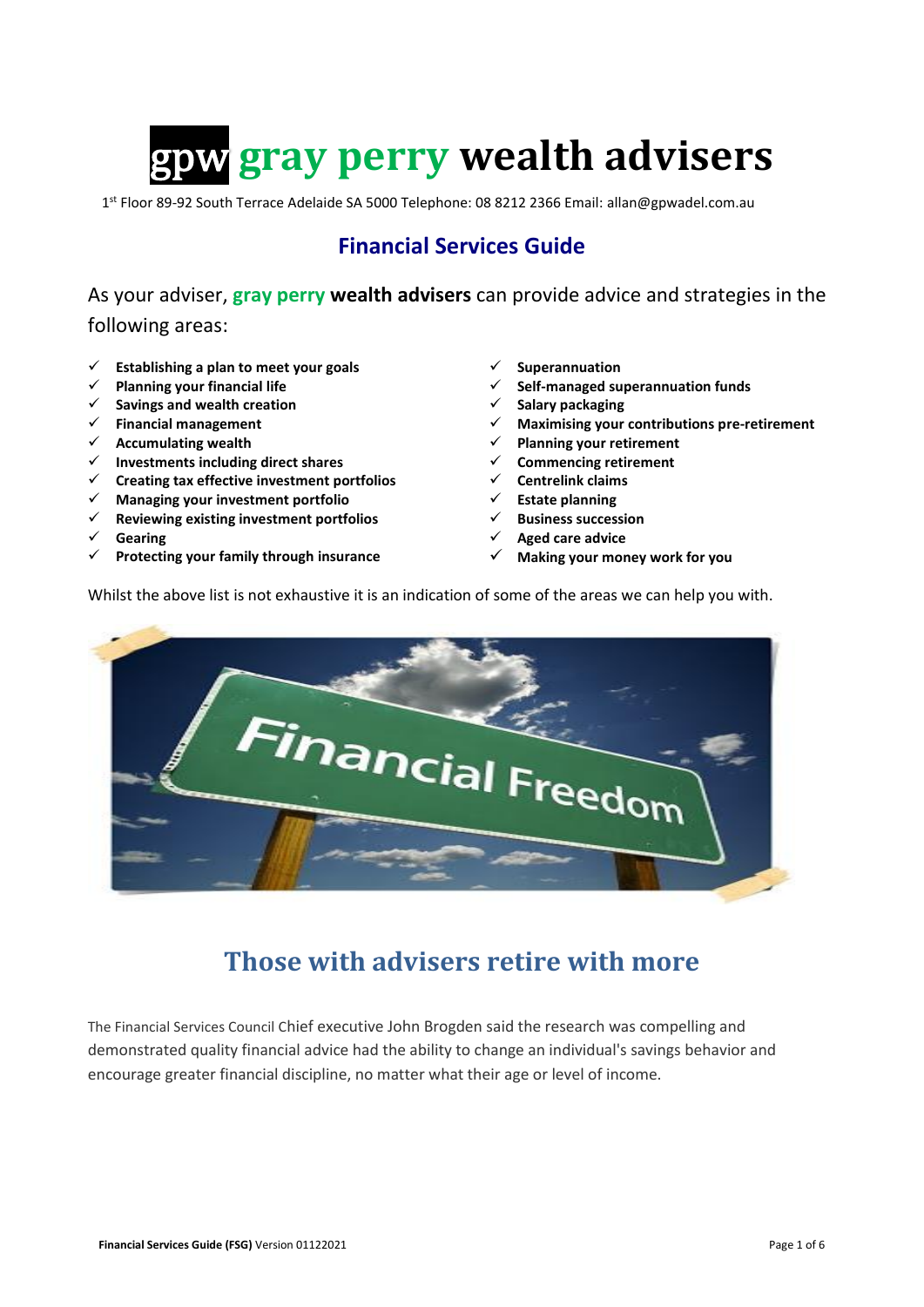### **Financial Services Guide**

This Financial Services Guide (FSG) dated 1 December 2021 is issued with the authority of Lionsgate Financial Group Pty Ltd ABN 92 140 591 484 Australian Financial Services Licence (AFSL) No. 342766 (Lionsgate).

#### **Lack of Independence**

Myself, my AFS Licensee and other authorised representatives authorised by my AFS Licensee are receiving commissions on the sale of life risk insurance products that are not rebated in full to clients: s923A(2)(a)(i) or

other gifts or benefits:  $s923A(2)(a)(i)$ –(iii) and  $s923A(2)(b)$ .

It is designed to assist you in determining whether to use any of the services offered by Lionsgate acting through its Authorised Representatives and contains information about:

• Lionsgate, which, as the AFS Licensee, is responsible for the financial services

• Your financial adviser who provides the services to you on Lionsgate's behalf as its Authorised Representative

• The financial services and products your financial adviser can provide

• How Lionsgate, your financial adviser and other related parties are paid for the financial services provided to you

• Any associations or relationships that could create potential conflicts of interest

• Details of our Professional Indemnity Insurance

• Whom to contact should you have a complaint or require records of advice

#### Authorised Representative Profile (ARP)

This FSG must be read in conjunction with the Authorised Representative Profile (ARP) as it forms part of this FSG. It provides detailed information about your individual financial adviser such as their contact details, ASIC Authorised Representative number and the types of financial products they can advise and deal in.

Please retain both the FSG and the ARP for your reference and any future dealings with Lionsgate.

The providing entity, being your Authorised Representative acts for Lionsgate when providing authorised financial services.

#### What other documents might you receive

You might receive the following documents to help you make an informed decision on any financial strategy or recommend financial product.

#### **Statement of Advice (SOA)**

All personal advice provided to you will be outlined in an SOA. The SOA will contain personal advice, the basis on which it is given, the reasons it is in your best interests, details of fees, commissions and information on relevant associations.

Where further advice is provided that involves a significant change you will be provided with a SOA. Where further advice is provided that does not involve a significant change your financial adviser will make a record of the advice (ROA).

#### **Product Disclosure Statement (PDS)**

You will receive a PDS if your financial adviser has provided advice on a particular product. A PDS will contain the key features of the financial product, significant risks and benefits, and fees associated with the financial product.

#### Who is Lionsgate

Lionsgate holds an Australian Financial Services Licence (AFSL) issued by ASIC and is wholly Australian owned and operated.

Lionsgate conducts business through a network of financial advisers whom are appointed as its Authorised Representatives under its AFSL and are each on the Register of Authorised Representatives maintained by ASIC ("the ASIC Register"). ASIC has allocated Authorised Representative numbers to all Authorised Representatives.

#### Who is your Financial Adviser

Your financial adviser will be the Lionsgate Authorised Representative listed in the Authorised Representative Profile section of this FSG.

#### What kinds of financial services and products are available

Your financial adviser can offer a range of insurance, investment, superannuation and retirement strategies and products.

Lionsgate maintains an Approved Products List (APL) a copy which can be supplied to you upon request.

#### What advice is available to you

Your financial adviser can provide advice and strategies on the following, but not limited to:

- Savings and wealth creation
- Financial management
- Investments including Direct Shares
- Superannuation
- Pre Retirement
- Retirement
- Self managed superannuation funds • Financial protection and insurance
- Estate planning
- Centrelink
- Salary packaging
- Business succession
- Finance and gearing

See the ARP for details of what Lionsgate authorises your financial adviser to provide personal financial product advice on and/or to deal in.

#### What initial services are provided by your financial adviser

- Identification of your financial goals and objectives
- Collection and analysis of your existing personal and financial situation

• Investigation and consideration of possible financial planning strategies and products that will assist you to meet your goals and objectives that they are in your best interests.

• Presentation of a written recommendation, referred to as a Statement of Advice

• Implementation of your strategy

#### What ongoing services can be provided by your financial adviser

• Revision of your personal and financial situation at suitable agreed intervals

• Discussion of whether their recommendations remain appropriate should your personal circumstances or the legislative environment change • Implementation of any recommendations made as part of their ongoing

service to you

If your circumstances change over time your initial advice,

recommendations, strategies, and products may no longer be appropriate for you.

Your financial adviser can periodically review this initial advice to determine its appropriateness or you can contact your financial adviser for a review when your circumstances change.

#### How will you pay for the services provided and what do they cost All fees are payable to Lionsgate.

Lionsgate and your financial adviser can be paid by fees or commissions, or a combination, for both the initial and ongoing service. Your financial adviser will discuss and agree both the rate and method of payment with you before any financial services are provided.

Any ongoing service fee agreements will require your financial adviser to send you on the anniversary of the agreement a Fee Disclosure Statement (FDS) and written consent which details information about the fees to be deducted under that ongoing fee arrangement over the next 12 month period. You must provide written consent before fees are deducted.

The FDS describes for the previous 12 months:

- The amount of fees paid by the retail client
- The services that they were entitled to receive
- The services that they did receive

The FDS describes for the upcoming 12 months:

- The amount of fees to be paid by the retail client
- The services that they are entitled to receive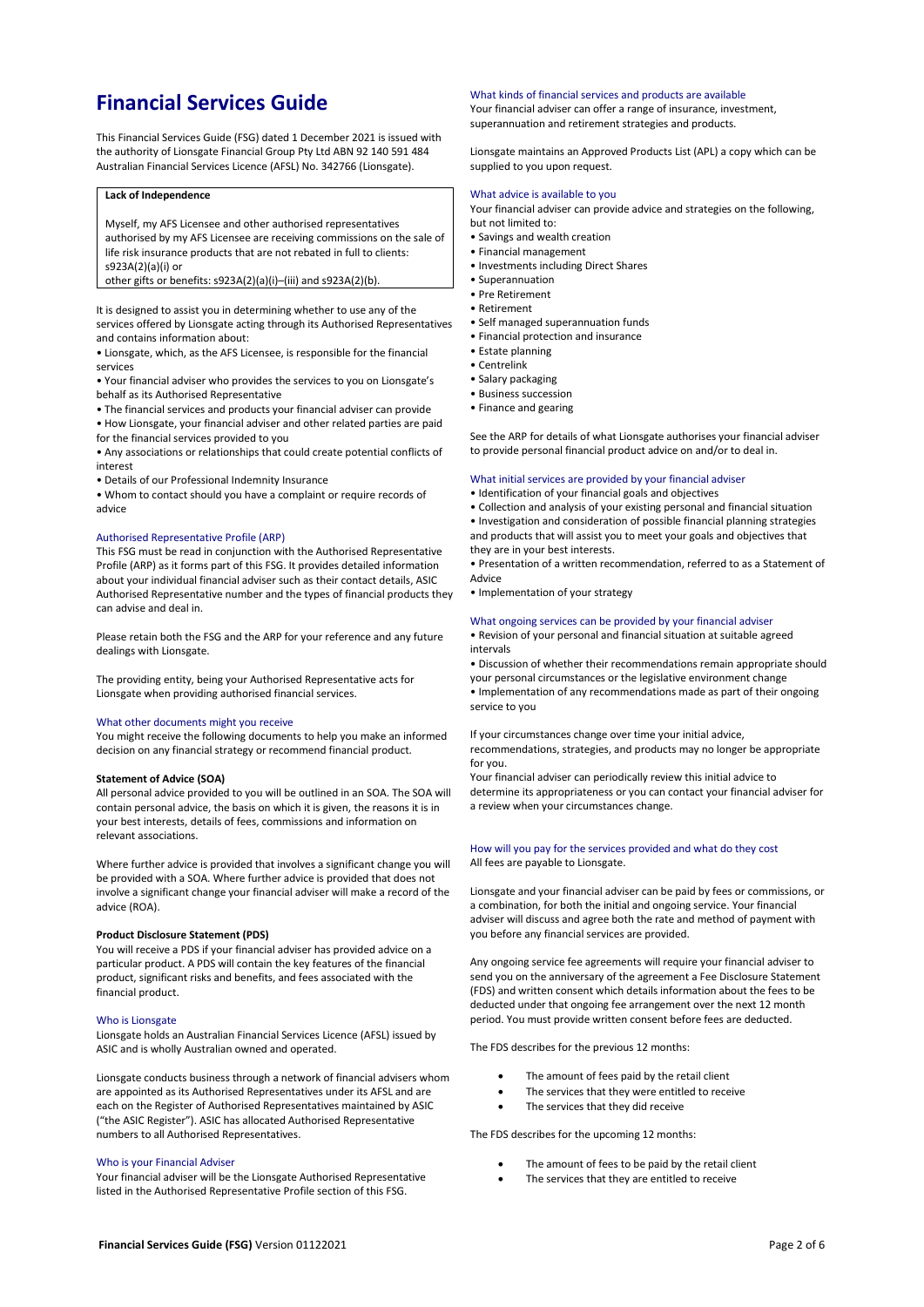When you receive personal advice, your SOA will detail all remuneration and other benefits associated with the advice.

#### **Fees**

Fees and any ongoing fees may be either a fixed rate fee, a percentage or based on an hourly rate or a combination of both, and will reflect the complexity of your personal situation and the time and effort in our work for you.

Fees may also include brokerage on direct share trades.

Brokerage is an amount marked up on the cost of the trade.

#### **Commissions**

For clients to whom Lionsgate provided financial services relating to Life Insurance, Lionsgate may receive a commission from the product issuer (usually at the end of each month or annually).

Ongoing commissions may be paid for as long as you hold the product.

Commissions may be up to 66% initial (inc GST) and 22% ongoing (inc GST) of the premium for life insurance products.

For example, for a Life Insurance product with an annual premium of \$1,000 whose product issuer pays 66%, Lionsgate will receive an initial amount of \$660. Your financial adviser may receive up to 100% of this benefit, i.e. \$660.

#### **Referral Fees**

If a third party referred you, your financial adviser may forward referral payments or commissions to the third party. These amounts do not involve additional costs and will be disclosed in your SOA.

All Fees and Commissions are subject to GST.

#### How are Lionsgate and their financial advisers paid

All fees and commissions disclosed in the SOA are payable to Lionsgate. Lionsgate will forward up to 100% of the amount paid to your financial adviser. For example, if Lionsgate receives \$100, Lionsgate will retain up to \$0 and pay up to \$100 to your financial adviser.

#### What other benefits may product providers give to Lionsgate or your financial adviser

Some product providers may give Lionsgate or your financial adviser non commission benefits such as entertainment, training and support, or sponsorship. Both Lionsgate and your financial adviser maintain a Register in line with industry standards to document any alternative forms of payment received. These registers are publicly available and must be provided within 7 days after request.

Does Lionsgate have any relationships or associations with financial product Issuers

None.

#### What information should you provide to receive personal advice

Your financial adviser will collect your personal objectives, lifestyle goals, details of your current financial situation and any other relevant information typically via a client questionnaire known as a Fact Find.

The information obtained will be assessed by your financial adviser to assist them in providing advice that is in your best interests.

You have the right to withhold personal information, but this may compromise the effectiveness of the advice you receive.

You should read any warnings contained in the Client Questionnaire and SOA carefully before making any decision relating to a financial strategy or product.

How can you give instructions to your financial adviser about your financial products

You may specify how you would like to give your financial adviser instructions. For example you may nominate to instruct by telephone, fax, sms, email or other means

#### What information is maintained in your file and can you examine the client file and who may access it

Your financial adviser will maintain a record of your personal information including details of your objectives, financial situation and any recommendations made to you. If you wish to examine your file or receive a copy of your record of advice please ask your financial adviser and they will make arrangements for you to do so.

Lionsgate and your financial adviser are committed to complying with a privacy policy to protect the privacy and security of your personal information. Please ask your financial adviser if you wish to obtain a copy of our privacy policy.

When advice is provided to you, you may request a record of that advice within 7 years of receiving the advice and this can be done by contacting your Authorised Representative or Lionsgate directly.

#### Compensation arrangements

Lionsgate holds Professional Indemnity (PI) Insurance cover with AIG Australia Ltd and AXA XL for the activities covered under its AFS Licence. The limit of the indemnity is \$5 million for any one claim and \$10 million in the aggregate for all claims in one year arising out of its AFS licence activities. The PI Insurance cover satisfies the requirements for compensation arrangements under s. 912B of the Corporations Act 2001.

#### What should you do if you have a complaint

If you have any complaints about the services provided, please take the following steps:

• Contact your financial adviser and tell them about your complaint. • If your complaint is not satisfactorily resolved within 3 working days, please contact the Lionsgate Compliance Manager by telephone or in writing. Lionsgate will try to resolve your complaint quickly and fairly.

If you do not get a satisfactory outcome, you have the right to take your complaint to the Australian Financial Complaints Authority, GPO Box 3, Melbourne Vic 3001, telephone toll free 1800367287. Lionsgate is a member of this Service.

This FSG is issued by:

Lionsgate Financial Group Pty Ltd ABN 92 140 591 484 AFS Licence 342766 Level 1, Unit 5, 2-6 Kingsway, Cronulla NSW 2230 P: 1300 683 323 E[: info@lionsgatefinancial.com.au](mailto:info@lionsgatefinancial.com.au)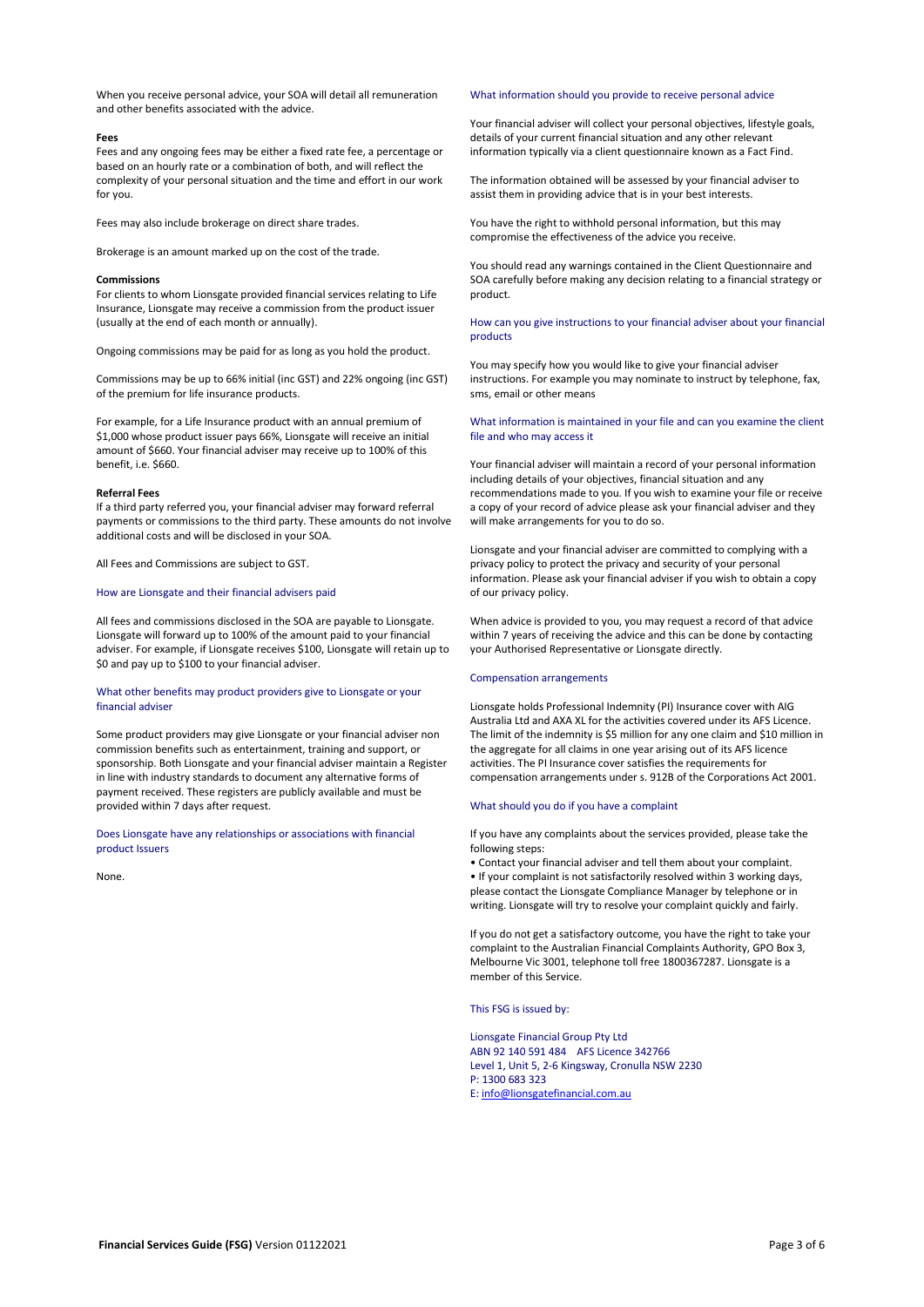#### **Authorised Representative Profile (ARP) - About your Lionsgate Authorised Representative**

| <b>Your Financial</b><br>Adviser             | Allan Tavlor | ASIC Authorised Representative Number | 305596 |
|----------------------------------------------|--------------|---------------------------------------|--------|
| Business Names of Financial Adviser (if any) |              |                                       |        |

| Corporate Authorised<br>Representative                         | Gray Perry Wealth Advisers Pty Ltd | <b>ASIC Authorised Representative</b><br>Number | 1243464 |
|----------------------------------------------------------------|------------------------------------|-------------------------------------------------|---------|
| Business Names of Corporate Authorised Representative (if any) |                                    | Gray Perry Wealth Advisers Pty Ltd              |         |

#### Contact details

| Office/Postal Address | 1st Floor 89 -92 South Terrace Adelaide South Australia 5000 |
|-----------------------|--------------------------------------------------------------|
| <b>Phone Number</b>   | 08 8212 2366                                                 |
| Email                 | allan@gpwadel.com.au                                         |
| <b>Fax Number</b>     | 08 8231 5035                                                 |
| Website               |                                                              |

#### About your financial adviser

Allan Taylor is experienced in all areas of wealth advice and has been providing advice for over 17 years both in Australia and the UK. He has been involved in the investment and insurance industry for over 34 years. Initially he began working for one of the largest and preeminent investment and insurance providers in the UK before becoming an adviser in 1999. He completed his UK financial planning qualifications in 1992 after which he completed advanced courses in Pensions and Taxation and Trusts.

Allan moved to Australia in 2006 and continued as an adviser. On his arrival, Allan completed his FINSIA Diploma of Financial Services (financial Planning). In addition, Allan is an

- ASX Accredited Listed Product Adviser,
- Accredited Self-Managed Super Fund adviser
- Accredited Age Care adviser

Allan has completed Advanced Financial Planning subjects in Taxation and Estate Planning as well the Cavendish/University of Adelaide Self-Managed Super Fund course.

Allan is an associate member of the following professional organisations:

- the Financial Planning Association
- the Self-Managed Super Fund Association

Lionsgate authorises your financial adviser to provide personal financial product advice on and/or to deal in the following financial products:

- Deposit and payment products limited to basic deposit products and deposit products other than basic deposit products.
- Debentures, stocks or bonds issued or proposed to be issued by a government.
- Life Products including: Investment Life Insurance Products and Life Risk Insurance Products.
- Interests in managed investment schemes including Investor directed portfolio services.
- Retirement savings accounts ("RSA") products
- Securities.
- Standard Margin Lending Facility.
- Superannuation.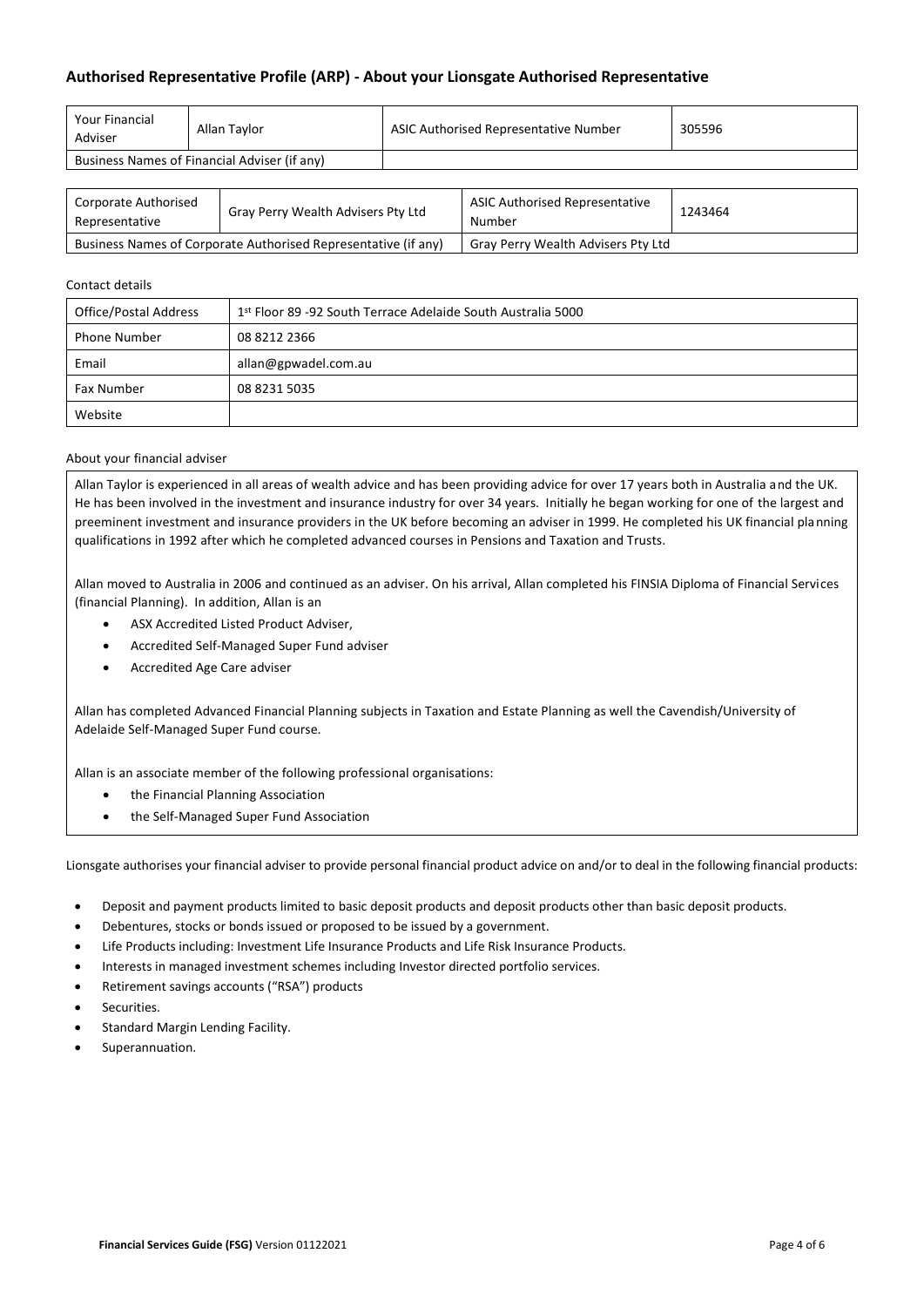#### **The Authorised Representative's fees and commission schedule**

The cost of providing a financial product or service to you will depend on the nature and complexity of the advice, financial product and/or service provided. The payment options for the provision of financial services will be discussed with you by your financial adviser and are as follows:

- Fee for service
- Implementation fees
- **•** Transaction fees
- Commission
- Ongoing service fees
- Or a combination of the above depending on what best suits the client.

Please note that the type of payment option can also depend on the type of product and/or advice implemented and your financial adviser will discuss this with you.

| <b>Fee Schedule</b>                              | <b>Total (excluding GST)</b>                                    |  |
|--------------------------------------------------|-----------------------------------------------------------------|--|
| <b>Initial Consultation</b>                      | $$0 - $2,000$                                                   |  |
| Hourly Rate                                      | $$0 - $500$                                                     |  |
| Statement of Advice preparation and presentation | $$0 - $10,000$                                                  |  |
| Implementation Fee                               | 0-5% of the amount of investment products being implemented     |  |
| Ongoing management/review fees                   | 0-5% pa of the amount of investment products or \$0-\$20,000 pa |  |

All Advice and Servicing fees received for the financial services provided are paid to Lionsgate. As the authorising Licensee, Lionsgate charges the Corporate Authorised Representative ("CAR") a monthly fee and forwards the balance to the CAR at the direction of the financial adviser.

The distribution of this Financial Services Guide has been authorised by Lionsgate.

**PLEASE RETAIN THIS DOCUMENT FOR YOUR REFERENCE AND FOR ANY FUTURE DEALING**